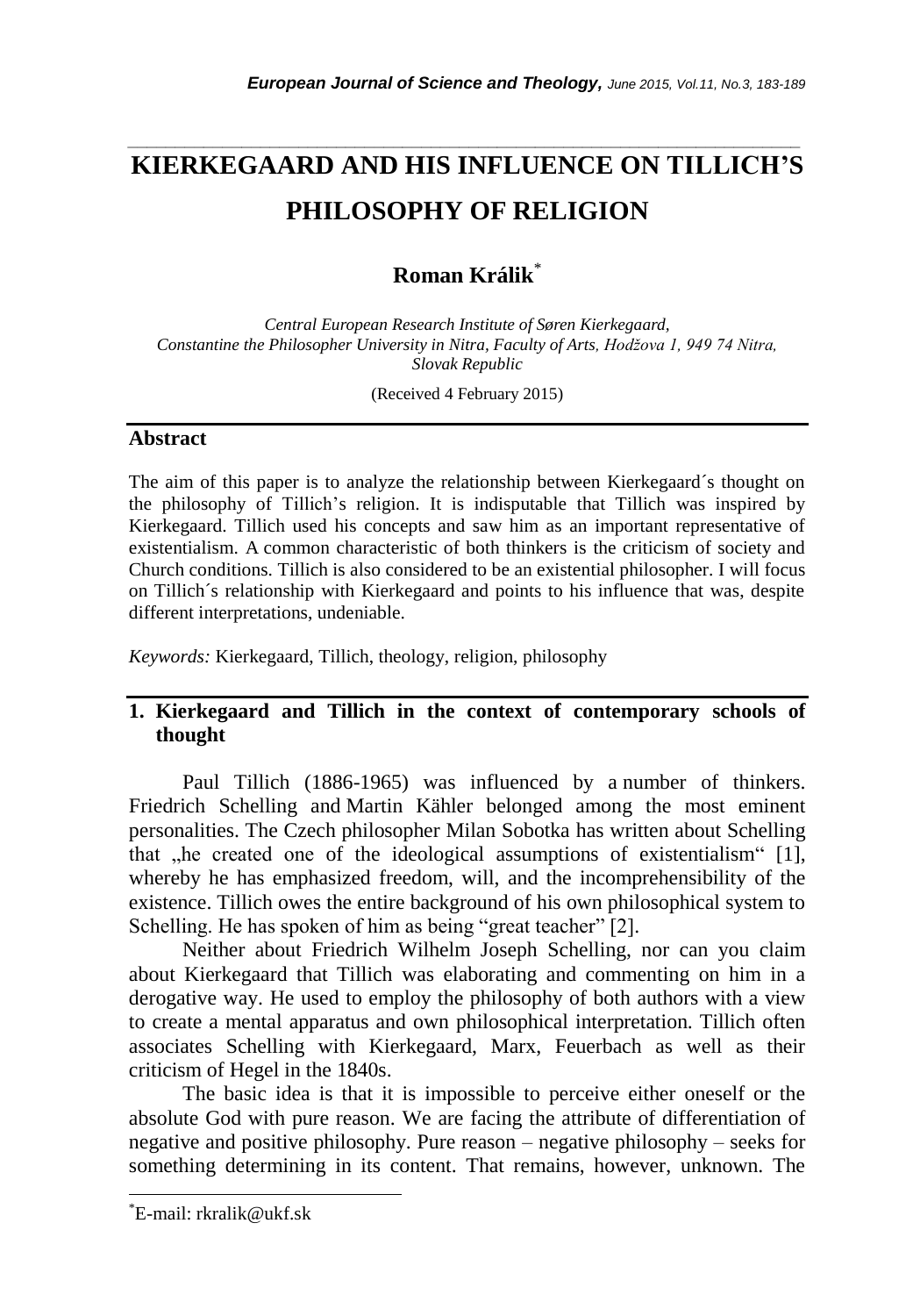determining element is the experience of God, absolute, and true knowledge of reality. The state of mind finds here its own inability, and it learns the true world. Such a progress from above is a matter of philosophy of revelation, i.e. positive philosophy. Faith overrules knowledge and is synonymous with "positive philosophy" [3]. Schelling was trying to interpret the world from the Christian perspective, and he is dedicated to exegeses. In the beginning everything is *one*, because everything has its basis in God. On top of all that is the crucifixion of Jesus Christ. Tillich follows Schelling"s later philosophical system (after 1806) and does not forget to point out that Kierkegaard has refused Schelling on grounds of lectures which he has personally visited. However, Tillich continued to emphasize Schelling"s influence on Kierkegaard: despite the fact that Kierkegaard did not accept Schelling by calling him by the derogatory expression of an "incredible prattler", he has adopted his categories [4].

Another important personality, who has exerted influence upon Tillich, namely by emphasizing the justification, was Martin Kähler, Tillich's teacher in Halle.

Between 1905 and 1907 Tillich acquaints himself with Emanuel Hirsch, who belonged among the most significant scholars of Kierkegaard in history. Hirsch "maintained that Kierkegaard helped him to appreciate a subjective knowledge of God" [5]. Ultimately, however, disagreements between them and subsequent breakup follow due to attitudes towards fascism.

Tillich made significant efforts in order to refine his understanding of theological concepts and philosophical attitudes. At the same time, he also expresses a thought ethos of the time, which is its own interpretation of important terminological constructs and symbols, a prerequisite for correct dialectics and correlation, for which Tillich strived in such a convincing way. Like Heidegger, also Tillich strikes the definition of 'being'. Being is, with respect to conceptual phenomenon appreciation, ontologically primary. However, he perceives being as God -being "above" being as such, while it manifests itself in different intentions of being. That is why Tillich"s God is not a supernatural entity among several other entities, but the foundation, on which everything exists. Tillich was convinced that God is "Ground of Being" - the basis of existence. Therefore he emphasizes that God cannot be seen as an "object" that somehow relates to the subject because God equals being whose essence and nature is beyond any subject-object relation. Theonomous metaphysics, apprehended in such a way, creates sufficient basis for Tillich"s reflections, on which the legitimacy of Theology can be justified – provided that it communicates its truths in a relevant way, respecting the ethos of the time and the area of expertise in secular society.

Tillich anchors his metaphysical considerations in various application postures towards epistemology, pietism and existentialism. Traditional Christian theology (Augustine, Kant and Luther) perceived the myth of creation as justification for the subject-object relation (God-man), essential for perception of God, but also as a basis for observation of the radical difference between them. Tillich emphasizes exactly this diversity. He considers its denial as attack on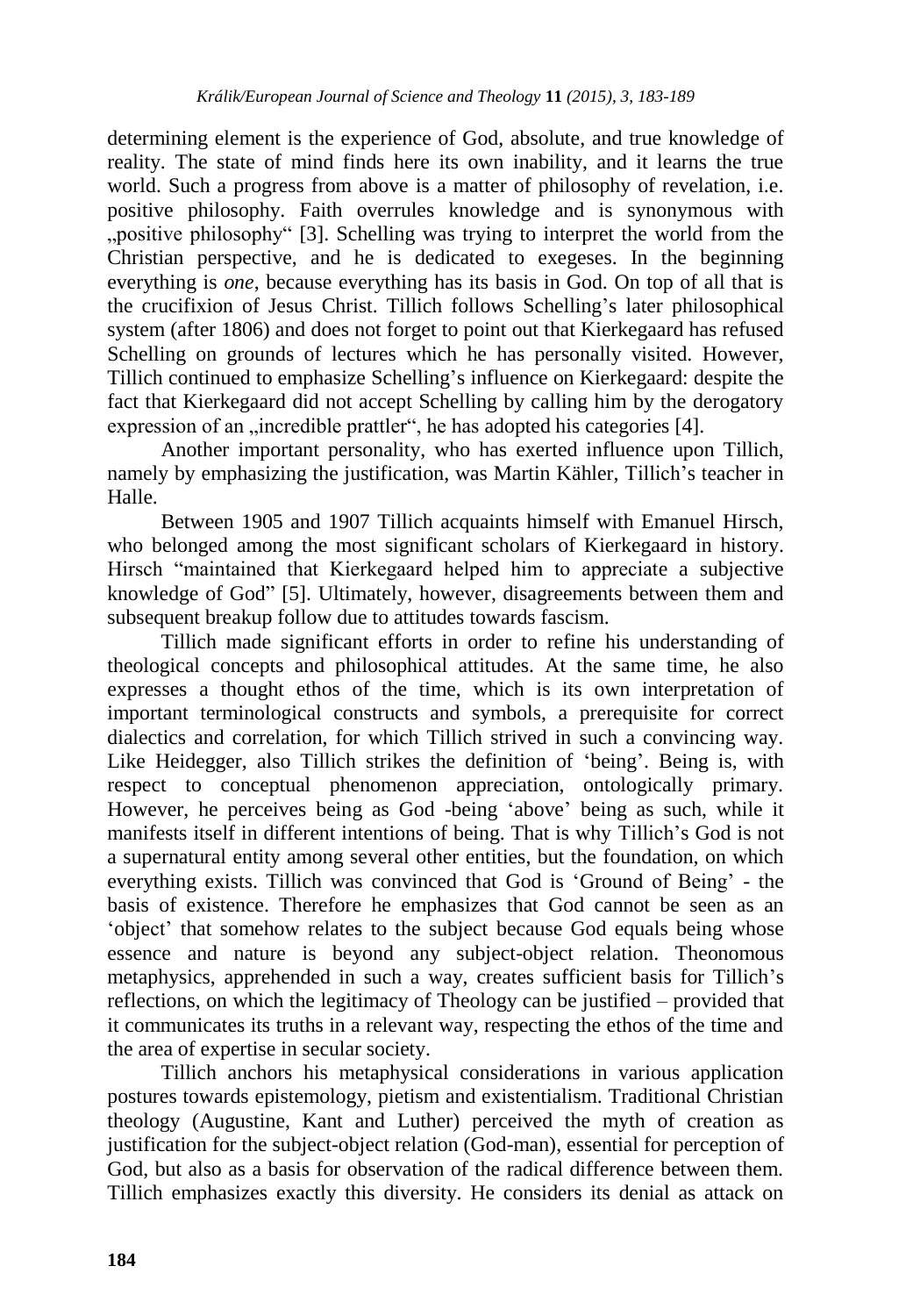God"s holiness as well as man"s dignity. According to Paul Tillich, the theological theism is dangerous, it has caused the birth of atheism and existentialism, while even socialism played its part as to the discovery of human value in the form of a creative force capable of change in the creation order. His struggle for the freedom of man lies in the context of a sovereign God, while Kierkegaard's existentialism, Heidegger's atheism, Augustine's mysticism and German pietism form the framework, within which he finds the space for his own dialectical scopes as well as responses to challenges of the time.

## **2. Nature of Tillich's and Kierkegaard's writings**

Paul Tillich and Søren Kierkegaard belong among the thinkers who interpret philosophical and theological questions in an unconventional and interdisciplinary manner. Therefore, both are currently attracting the attention not only of philosophers, theologians, but also religionists, sociologists, writers and others. Both have the ability to reach wide and diverse audiences, including the general public. And, of course, analyses and unusual conceptuality of both of them evoke the most various interpretations and misinterpretations. This is one of the *reasons* why these words were written about Tillich: "There is no more dangerous theological leader alive than Dr. Tillich" [6].

In Kierkegaard"s as well as Tillich´s texts, their own personal existential experience is notable. Naturally, we cannot interpret their texts in the context of their personalities solely. However, we must accentuate their life experiences and skills because they are writing with an existential preoccupation in the midst of specific events, time and world. They are not only personally experiencing what they are writing about, but they also have an actual reader in front of them, i.e. a man in his marginal situations, from whom they expect response and interest.

The situation at the beginning of the  $20<sup>th</sup>$ century was however different. Kierkegaard was almost unknown out of Denmark and there was no indication that it could be otherwise. Period situation changed and society had to respond to the horrors of the 1<sup>st</sup> World War. Kierkegaard's emphasis on suffering, human failure and sin was confirmed. Humanity had to admit that despite scientifictechnical development, it was in spiritual crisis. De Lubac, "saw Kierkegaard a thinker who, crucially, kept the sacred alive during the crisis of atheist humanism" [7].

The subdivision of Tillich"s writings is in comparison with Kierkegaard´s files more varied. In the case of Tillich, also religious, political and historical studies stand out apart from philosophical and theological writings.

Tillich divided Kierkegaard´s writings in a highly peculiar way, based on own interpretation. Kierkegaard was a practical religious writer who wanted to "edify", to "train in Christianity", to incite to "self-examination" and to mediate a "new understanding of Biblical texts" [8]. He "does not accept typical, modern epistemology"s concept of moral and religious knowledge, wherein philosophers focus on objective justification (evidence) for our beliefs" [9]. Tillich"s division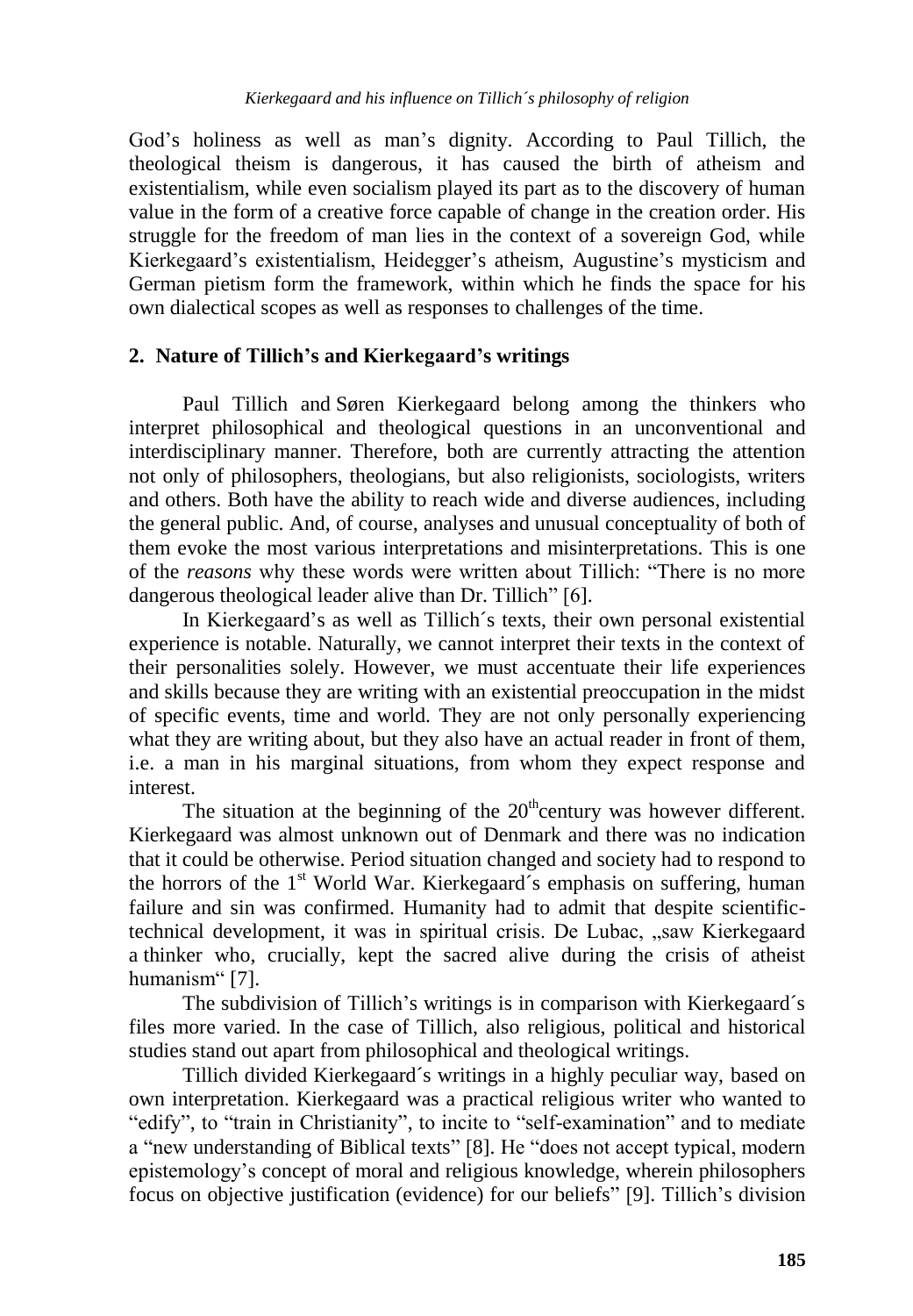originates from the period of his tenure in the USA where, in contrast to the period when he was living in Germany, he had developed a more religious profile. This is point of view of Tillich and Kierkegaard and reason why he divided Kierkegaard"s writings into: - homiletic, psychological, ethical. The special group are the philosophical books *Philosophical Fragments* and *Concluding Unscientific Postscript* – their main sources is "existential thinking" [8].

### **3. Common characteristic of Kierkegaard and Tillich- Criticism of society**

A common characteristic of Kierkegaard and Tillich is the criticism of social relations. Kierkegaard did not embrace the ideas of the French Revolution and rejected the idea of equality. He has cited the loss of human responsibility as a reason and "prophetically foresaw the impending deadlock Europe" due to the lack of true spiritual sphere of one's life [10]. He became aware of the danger of misuse of the media, which decide what is right and influence strongly social conditions. He has refused the connection of Church and State, where the priests became state officials. He was critical of the freedom of the press, because he was worried about losing the individual who will be afraid to express opinions in public.

Paul Tillich, who entered the war as a German idealist and patriot, became aware of the failure of State and Church after war. Since 1919 he joined the "Kairos Group" – a group of religious socialists in Germany. Kairos is a specific time, the eternal force that was about to go into confusion. He became more politically involved and shaped. He rejected fascism and later he also criticized the American evangelicalism. He accepted neither evangelicalism nor fundamentalism.

It is interesting that Tillich interpreted Kierkegaard"s criticism of society and church in a more radical way than Marx and Nietzsche [4, p. 459].Tillich was aware of the argumentation and inner power of Kierkegaard"s thoughts that were dominated by the truth of Christianity.

## **4. Analysis of Kierkegaard's ideas in the texts of Paul Tillich - their initiatory, inspiratory and provocative aspect**

Paul Tillich"s way towards Kierkegaard began during his studies at the University of Halle in 1905. He familiarized himself with him as a student of Theology, in the period between 1905 and 1907. It was a deep emotional experience for him. He admired Kierkegaard"s personal piety, which penetrated into the depths of man as well as his philosophical grandeur [4]. Kierkegaard was the one who, together with Marx, denied Hegel's ideas and synthesis, criticizing its abstract "intellectual, logical deduction which builds upon imaginary ultimate principles of human thinking that helps to grasp conceptually the evolutionary process of the world as the dynamic of relationships between spirit and the reality in its physical and cultural-social dimensions..." [11]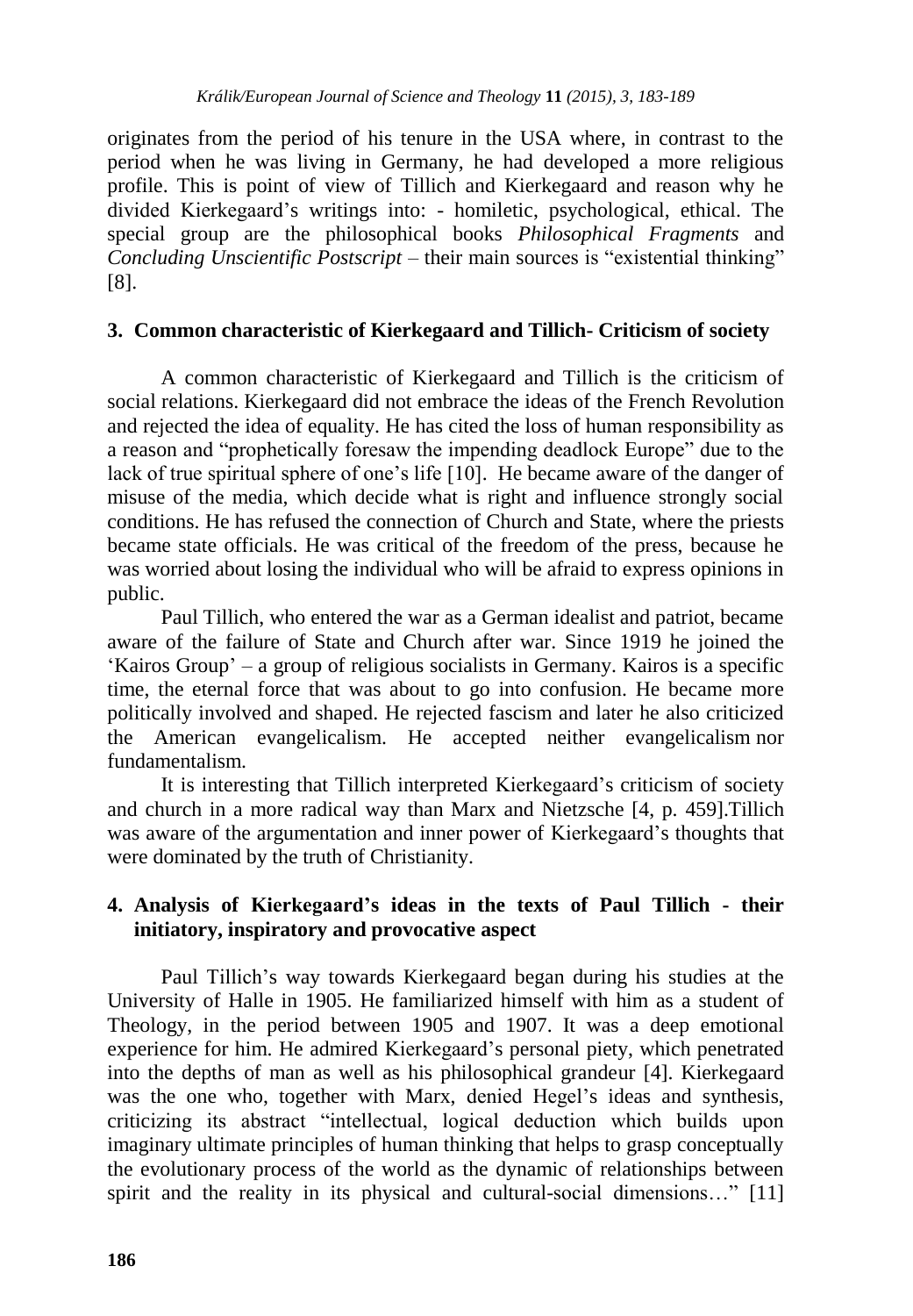Kierkegaard"s criticism of the Danish society, bourgeoisie, shallowness and hypocrisy of society appealed to Tillich, as left-leaning student. Kierkegaard"s writings and magazines (*The Moment*) strengthen his personal hostility to bourgeois values [12].

Tillich came to understand Kierkegaard better through suffering of the 1st World War, in which he served as a field spiritual on the Western Front and where he lived through real anxiety. Suffering and proximity of death had changed him: "He entered the war as a monarchist, idealist and puritan, he returned from the war as revolutionary socialist, cultural pessimist and bohemian dandy" [13]. Similarly Kierkegaard, who suffered the early death of his mother and discussed the Philosophy and time issues with his father [14]. We can find another characteristic common to Kierkegaard and Tillich, which is "the width of communication skills and intelligence. He knew how to enchant listeners with it." [15] Two attributes are notable already at the beginning of Tillich"s works. One of these is Tillich"s admiration for Kierkegaard and the other is the focus on continuous association of Kierkegaard with Schelling.

Kierkegaard"s as well as Tillich"s writings reflect their inner struggles with the complex concrete world. Both are at the centre of events, which they analyze and criticize. Both respond to the challenges of their time and want to drag their readers into the same perception of world, which they assumed. They cannot get stuck in a simple explanation and in answers that they were living through in their entire being and personal existence. According to Kierkegaard and Tillich, a man lives through the conflicts and his existence  $\alpha$  is filled with anxiety and threatened by meaninglessness" [16].

Tillich"s predominant method has always been to emphasize the correlation between philosophical question and theological answer. Tillich as well as Kierkegaard put emphasis on personal experience. Religious experience always refers to the subject, therefore it cannot be considered in an objective way. Religious experience must always be personal, subjective and consequently false.

The period of emigration (1933-1965) was a prolific publication period for Paul Tillich. It is interesting that he has never directly quoted Kierkegaard. Nevertheless Tillich constantly made the American society aware of Kierkegaard, namely in the form of short studies published as lectures.

The first study is *Kierkegaard in English* from 1942 [16], Tillich took an interest in translations of Kierkegaard into English, especially from the translators Walter Lowrie, David Swenson and Alexander Dru. Tillich highlighted the fact that Kierkegaard"s opponent Hans Lassen Martensen was translated already during his life. In the case of Kierkegaard he emphasizes his contribution to the philosophy of existence as well as the fact that Kierkegaard does not regard himself as a Christian; he just tries to show how difficult it is to become a Christian. He points to the danger of Christoph Schrempff"s translations from German which underlines the subjective character of Kierkegaard's style and emphasis on the 'existential thinking'. Tillich's emphasis lies in Kierkegaard"s criticism of Hegel"s system. He associates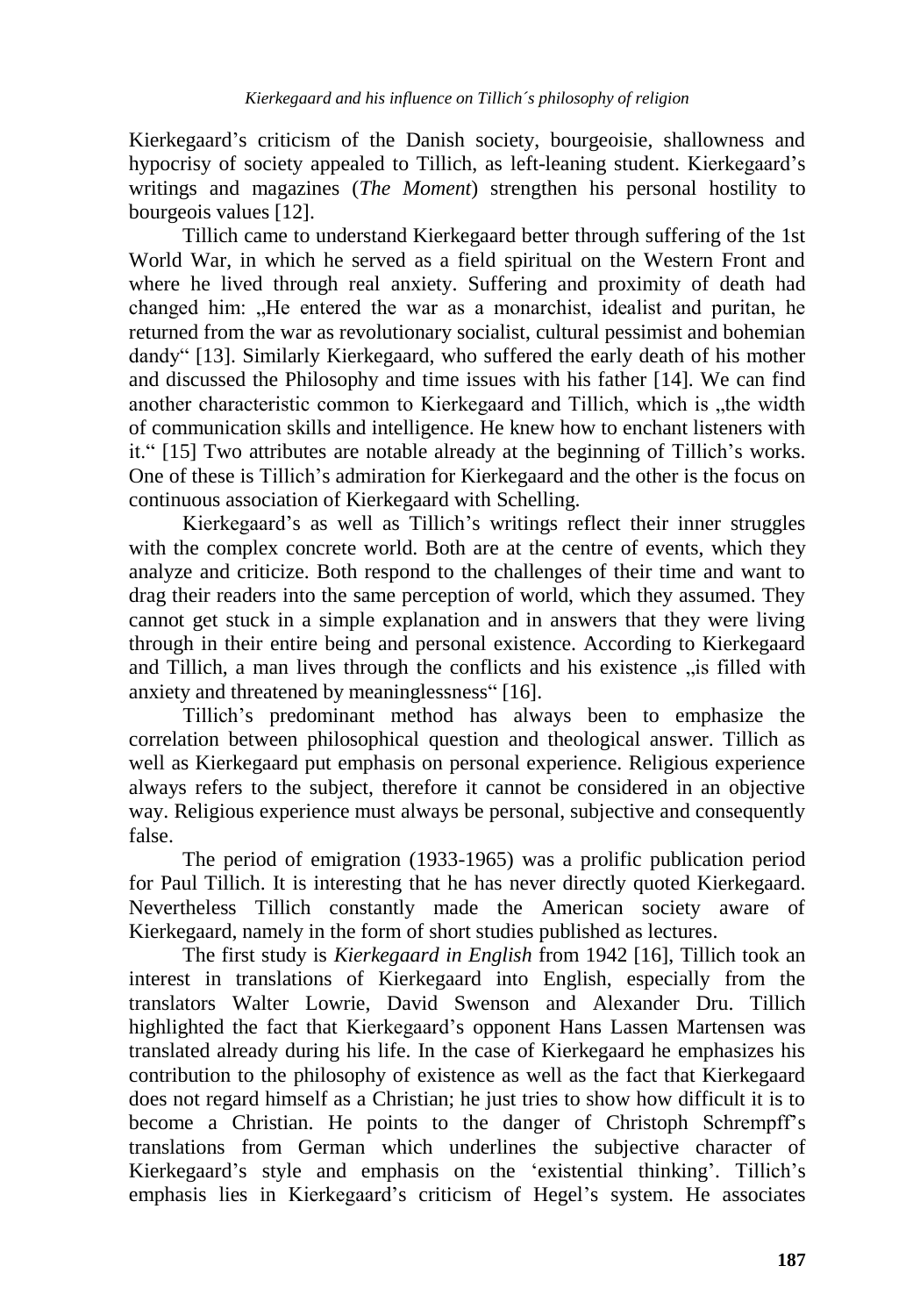Kierkegaard with Socrates during the *Philosophical Fragments* and *Postscript* evaluation. He highlights several striking attributes: Kierkegaard"s concern that his ideas will be transformed into paragraphs in the history of religion, Kierkegaard"s emphasis on the individual and his existential situation that he perceives as a reason why Kierkegaard did not appear in philosophical books. He defines the existential thinker as a man who is concerned about his existence with infinite passion, unlike a non-existential thinker, scientist or historian [17]. And exactly the personal existential survival is the basis for understanding the relationship between God and man.

#### **5. Conclusion**

Tillich highlights Kierkegaard"s concepts such as existence, decision, subjective interest, infinity, passionate interest, truth. Man lives in existence  $$ between finitude and infinity. Of course, he defines Kierkegaard along with Schelling as those who have emphasized the existential situation with regard to Hegel"s idealistic romanticism. He specifies philosophers who have refused Hegel – Schopenhauer, Feuerbach and Marx. He concludes with the formulation of Kierkegaard"s benefit: "So Theology as well as Philosophy needs the Kierkegaardian corrective – he gives correctives, not results or methods [17]. However, Tillich never defined these "corrections" and never quoted Kierkegaard.

#### **Acknowledgement**

The *author* would like to *express* his sincere *appreciation* to his consultant Mike Ardoline (Kingston University).

#### **References**

- [1] M. Sobotka, *Dějiny novověké filosofie od Descarta po Hegela*, FU AV ČR, Praha, 1994, 218.
- [2] M.D. Brown, *Ultimate Concern. Tillich in Dialogue*, Harper & Row, New York, 1965, 260.
- [3] P. Gallus, *Člověkmezinebem a zemípojetívíry u P. Tillicha a K. Bartha*, Nakladatelství Mlýn, Jihlava, 2005, 10.
- [4] P. Tillich, *A History of Christian Thought*, 2<sup>nd</sup> edn., C.E. Braaten (ed.), SCM Press, London, 1968, 458.
- [5] L. Barrett, *Paul Tillich: an Ambivalent Appropriation*, in *Kierkegaard's Influence on Theology*, Vol. I, J. Stewart (ed.), Ashhgate Publishing, Farnham, 2012, 338.
- [6] G.L. Hunt (ed.), *TenMakers of Modern Protestant Thought: Schweitzer, Kierkegaard, Rauschenbusch, Temple, Barth, Brunner, Niebuhr, Tillich, Bultmann, Buber*, Association Press, New York, 1958, 100.
- [7] C.B. Barnett, *Henri de Lubac: Locating Kierkegaard Amid the "Drama" of Nietzschean Humanism*, in *Kierkegaard's Influence on Theology*, Vol. III, J. Stewart (ed.), Ashhgate Publishing, Farnham, 2012, 103.
- [8] P. Tillich, Union Review, **4(1)** (1942) 5-7.